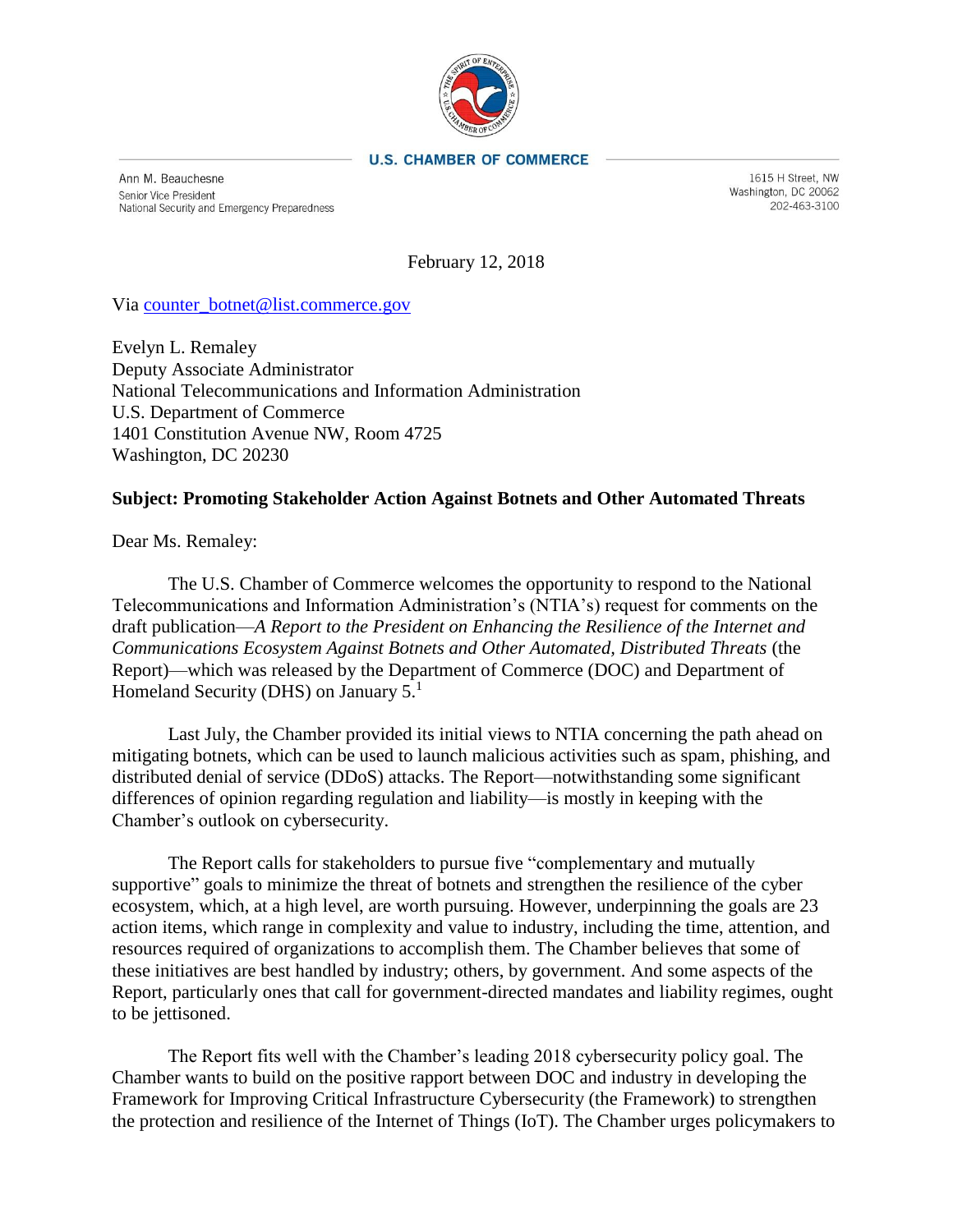support DOC in convening a framework-like effort on IoT security, which would go hand in hand with easing threats associated with botnets. A flexible, nonregulatory framework could be widely used around the world by both industry and government stakeholders.

Such a framework would also help inform the benefits and drawbacks of setting minimum security standards for IoT devices through the federal procurement process, among other key topics.<sup>2</sup> The Report urges private entities to build and deploy IoT devices that have security features and practices that are rooted in voluntary, global, and industry-led standards, which is a helpful message.<sup>3</sup> The Chamber urges secure practices for the sake of the business community, consumers, and the long-term viability of device makers.

The Chamber wants leading sectors and companies to drive the solutions to help prevent and lessen the impact of botnets. Businesses have an incredible amount to gain from an internet ecosystem that is increasingly free of botnets and other automated hazards. The Chamber wants to help public and private stakeholders build bridges between organizations that employ relatively sophisticated cyber practices and those that seek to build a program and improve it over time.

\*\*\*

In the Report, DOC and DHS conclude that the public-private challenges associated with substantially reducing botnets can be packaged into six themes, which the Chamber captures here for the purposes of commenting:

- **Botnets and other automated, distributed attacks are a stakeholder-wide challenge.** The Chamber appreciates the Report writers' acknowledgement that no single stakeholder community can address botnets in isolation. The Chamber, which has members operating throughout the entire internet and communications landscape, urges organizations to mitigate risks so that hazards to businesses' cybersecurity do not pool at any given point. Unmitigated risks and threats could create perils not only for companies and sectors but for cyberspace at large. There is a tendency for stakeholders to focus on distinct groups for intervention against botnets, but a diverse array of participants, including consumer educators, need to take responsibility for doing their parts.
- **Many countries need to tackle botnets, with the U.S. in the lead.** The Report says that the majority of the compromised devices in recent botnets are located outside the U.S. Thus, increasing the resilience of the internet and communications ecosystem against these threats requires coordinated action with international partners.

First, the Chamber agrees that the U.S. should take the lead on blunting botnets. Stakeholders, especially the U.S. government, need to put additional pressure on foreign countries that aid and abet malicious actors that leverage botnets or look the other way at such illicit activity. Pushback on foreign powers or their subordinates is the special province of governments.

NTIA's January 11 notice asks about the utility of metrics. The Chamber holds that metrics could be used to better pinpoint the geographic origins of botnet attacks. While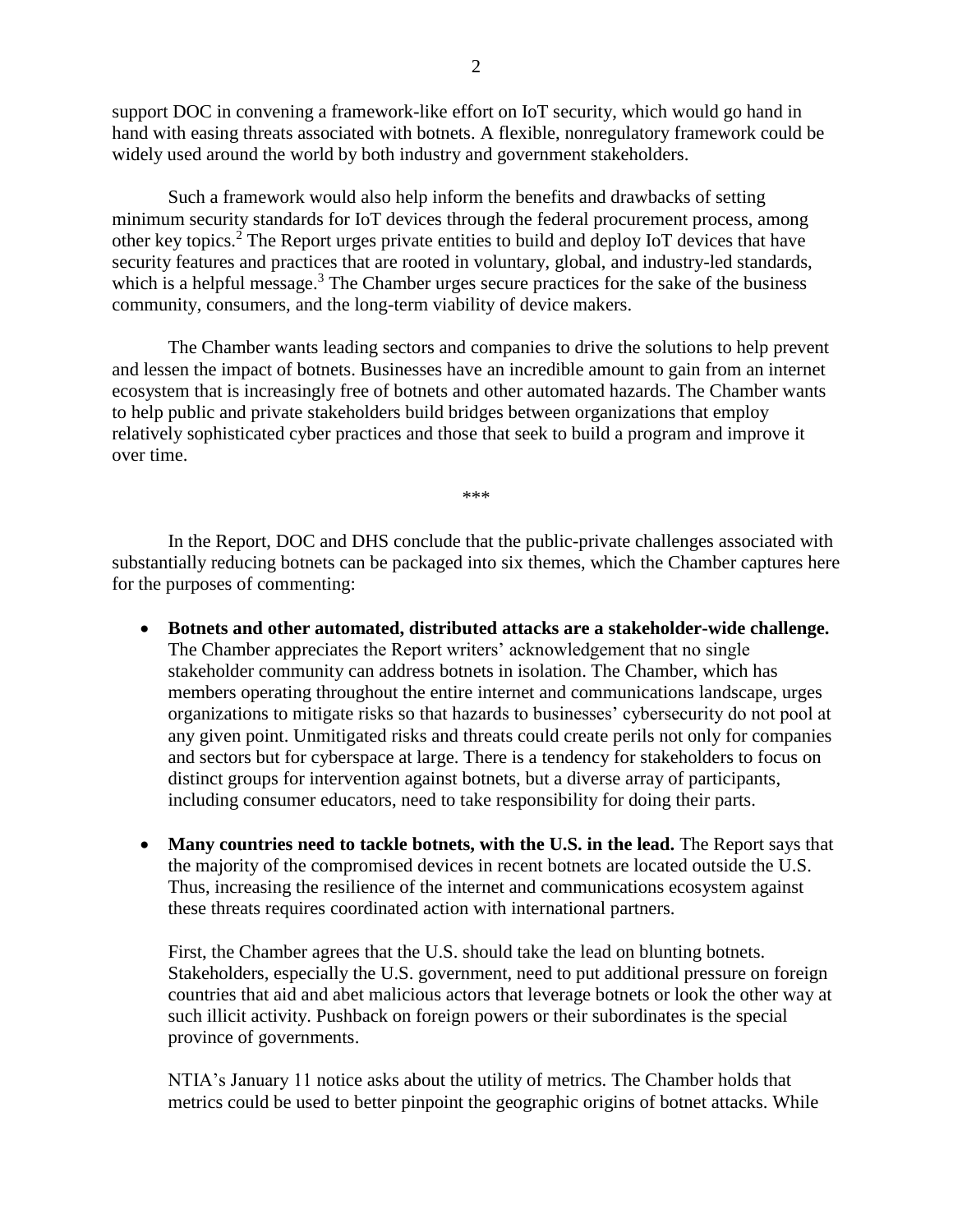attribution is a challenge, it is far from impossible.<sup>4</sup> Prominent cyber authorities agree that certain foreign powers or their proxies represent high-end threats against the business community and the U.S.<sup>5</sup> Among the goals worth pursing include reducing the number of safe havens (e.g., parts of Eastern Europe and Asia) from which bad actors launch cyberattacks against American interests with impunity.<sup>6</sup>

Second, the Chamber welcomes recommendations contained in the November 2017 *National Security Telecommunications Advisory Committee Report to the President on Internet and Communications Resilience* (the NSTAC report), which deserve closer attention and support. The NSTAC report says that the U.S. government has unique authorities and duties to protect citizens, enforce the law, and defend the country from external threats. Through these powers, the government can help the private sector stop or deter harmful activities (e.g., botnets). 7

Third, U.S. officials, led by the Commerce and State departments, should facilitate collaboration on a global scale to urge allied countries to share cyber threat data and use industry-led best practices to identify and remediate botnets. These efforts, which are already underway yet limited, should be expanded and can markedly reduce the number and severity of automated attacks.<sup>8</sup>

 **Effective tools should be more widely employed, benefiting customers and providers.** According to the Report, several botnet-mitigation tools, processes, and practices are available and routinely applied in some market segments. However, they are not commonly used in some areas of the economy for a host of reasons (e.g., the lack of awareness, cost concerns, and insufficient technical expertise).

First, the Chamber is a strong proponent of the Framework, which enjoys wide support among businesses.<sup>9</sup> It is being used by a significant number of large organizations and, increasingly, by their small and midsize business (SMB) supply chain partners. Company leaders across industry tell the Chamber that the Framework is the cornerstone for how they think about and execute their cyber policies and practices. This should come as no surprise to Report writers—no organization sets out to be less secure or resilient in its operations.

Second, the Report points out that internet service providers (ISPs) and other infrastructure companies offer commercial botnet-mitigation services, such as ingress and egress filtering. But not all enterprise customers purchase them because of the "expense and the complexity of integrating those services into the other components of the enterprise's network." The Chamber is excited about businesses budgeting specifically for cyber products and services. Public policy, however, has not caught up to the fact that implementing a strong cybersecurity plan can be costly and difficult for organizations.

The NSTAC report points out that filtering is one of many security techniques that network providers can implement on behalf of their customers. Where feasible, the Chamber wants to help facilitate the broader use of sound cyber practices. Such practices should not be regulated, which is contrary to good security and resource management. The Chamber's goal is for the "ubiquitous adoption of filtering"—to borrow one example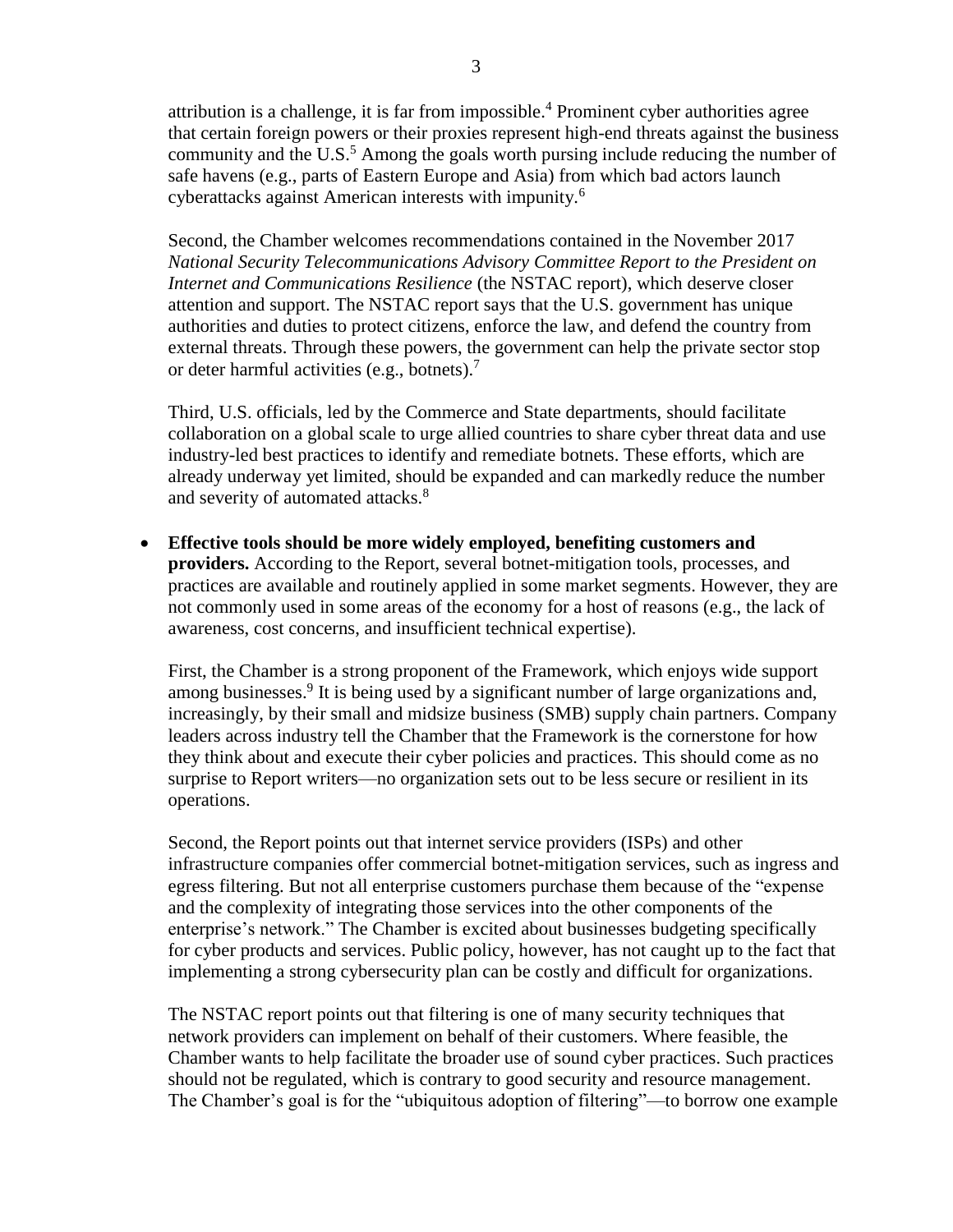from the Report—to be economically advantageous to enterprise buyers and ISPs—a win-win relationship in other words. $10$ 

Third, the Chamber wants to foster constructive business-to-business relationships by knocking down barriers to their development and expansion. Policymakers should ensure that existing laws do not limit industry's information sharing or appropriate cyber defensive activities. Industry and government should look for novel ways to limit liability for private entities that employ defensive measures in good faith. The NSTAC report sheds light on barriers that can create hurdles to forward-leaning cybersecurity practices.<sup>11</sup> The Chamber urges policymakers to commit to taking steps with the NSTAC community to weaken obstacles to enhancing botnet-mitigation efforts.

 **Secure device makers deserve recognition and market share.** The Report recognizes that many leading technology companies employ secure development life cycles and security by design techniques (e.g., incorporating security throughout the product development phase). In addition, some companies participate in global, industry-led efforts (e.g., SAFECode) to identify and promote best practices for developing and delivering more secure and reliable software, hardware, and services.

The Report devotes considerable space to observing that vulnerable IoT devices (e.g., they lack the means to patch vulnerabilities or remain in service after vendor support ends) can unintentionally contribute to botnet attacks. However, instead of seemingly focusing disproportionately on weak approaches to security, the Chamber wants stakeholders to spotlight businesses that are using state-of-the-art ways to build security into their products.

There are multiple ways to better secure the internet ecosystem, including the adoption of edge systems like IoT gateways, which can help guard infrastructure through the lifetime of IoT devices. What's more, advances in hardware are making security features stronger. There's clearly a consensus that security should be integrated into both hardware and software from the outset of design and construction. Companies do not have to be forced into investing heavily in security, owing to the fact that their organizations' reputation and success depend on protecting customers and earning their trust.<sup>12</sup>

The Report essentially argues that the vast majority of devices should be able to "resist attacks throughout their deployment life cycles."<sup>13</sup> It goes on to say that broad advances in product security call for flexible, industry-driven, and globally accepted standards and practices to be robust. The Chamber concurs with the thinking that cyber standards and best practices are optimally led by the private sector and adopted on a voluntary basis. They are most effective when developed and recognized internationally. Such an approach avoids burdening multinational enterprises and technology adopters with the requirements of numerous, and often conflicting, jurisdictions.

The Chamber especially welcomes DOC's engagement with overseas audiences and its commitment to "advocate against attempts by governments to impose top-down, technology-specific 'solutions' to IoT standardization needs."<sup>14</sup>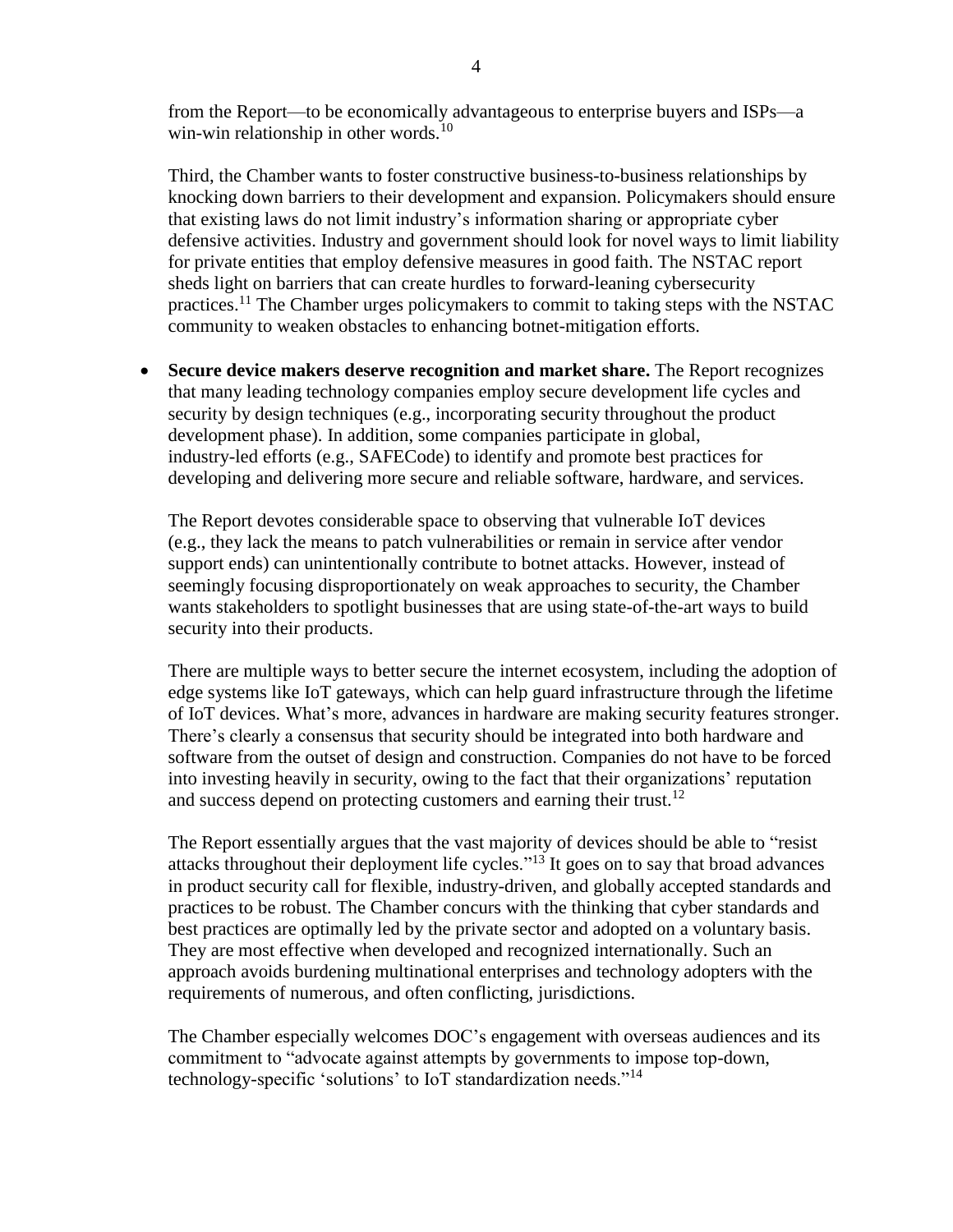**More dialogue is needed concerning so-called market incentives; regulation would stunt security and innovation, including the deployment of IoT.** The Report contends that current market incentives—a mix of carrots and sticks—do not align with the goal of reducing threats emanating from botnets. The Report adds, somewhat simplistically, that market incentives motivate product developers, manufacturers, and vendors to minimize cost and time to market, rather than build in security or offer efficient security updates. There needs to be a "better balance between security and convenience" when developing products, the Report concludes.<sup>15</sup> Industry shares this goal of striking a better balance between security, speed, and functionality. Companies want to connect the building of stronger devices with increasing sales and profitability, which is easier said than done.

Nevertheless, several parts of the Report call for closer scrutiny, including baseline security profiles, labeling mechanisms, transparency tools and practices, and product certification regimes.<sup>16</sup> The Chamber urges DOC and DHS to cultivate more discussions with industry and stakeholders to better pinpoint the practical expectations of vendors and customers. The upcoming workshop from February 28 to March 1 offers a good opportunity to exchange perspectives.

Market forces can play a constructive role in improving device security. The Chamber is interested in establishing commercial settings where product makers and buyers voluntarily opt-in to mutually beneficial security arrangements. But policymakers and agency officials would set back U.S. and international cybersecurity efforts dramatically if they pursue the regulation of edge devices as well as infrastructure organizations and enterprise networks.

The Chamber believes that the private sector should lead the establishment of truly voluntary assessment and labeling mechanisms for IoT products that are embedded in flexible, industry-driven standards.<sup>17</sup> BSA | The Software Alliance explained in detail the positives and negatives associated with labeling schemes in its July 2017 comments to the NTIA on botnets.<sup>18</sup> The Chamber holds that governments—whether U.S. or foreign should not mandate the use of label/certification/ratings programs, which would impede the vigorous competition needed for enabling stronger cybersecurity.<sup>19</sup>

 **The Chamber is increasing awareness about botnets and related threats through its cyber education campaign.** The Report cautions that "knowledge gaps" among home and enterprise customers, product developers, manufacturers, and infrastructure operators can hamper the deployment of the tools and practices that make the internet ecosystem more resilient.

The Chamber, its members, and government agencies (e.g., NIST, DHS, and the FBI) are allies in advancing cybersecurity awareness in the business community. NIST, in particular, is batting 100% when it comes to participating in the Chamber's national cybersecurity education campaign. Agency principals have attended all 16 of the Chamber's regional events since 2014. NIST also joined the Chamber in Brussels last December to advocate for international alignment with the Framework among government and corporate officials representing the EU, Japan, and Israel. More private organizations should support the Chamber's cyber education campaign.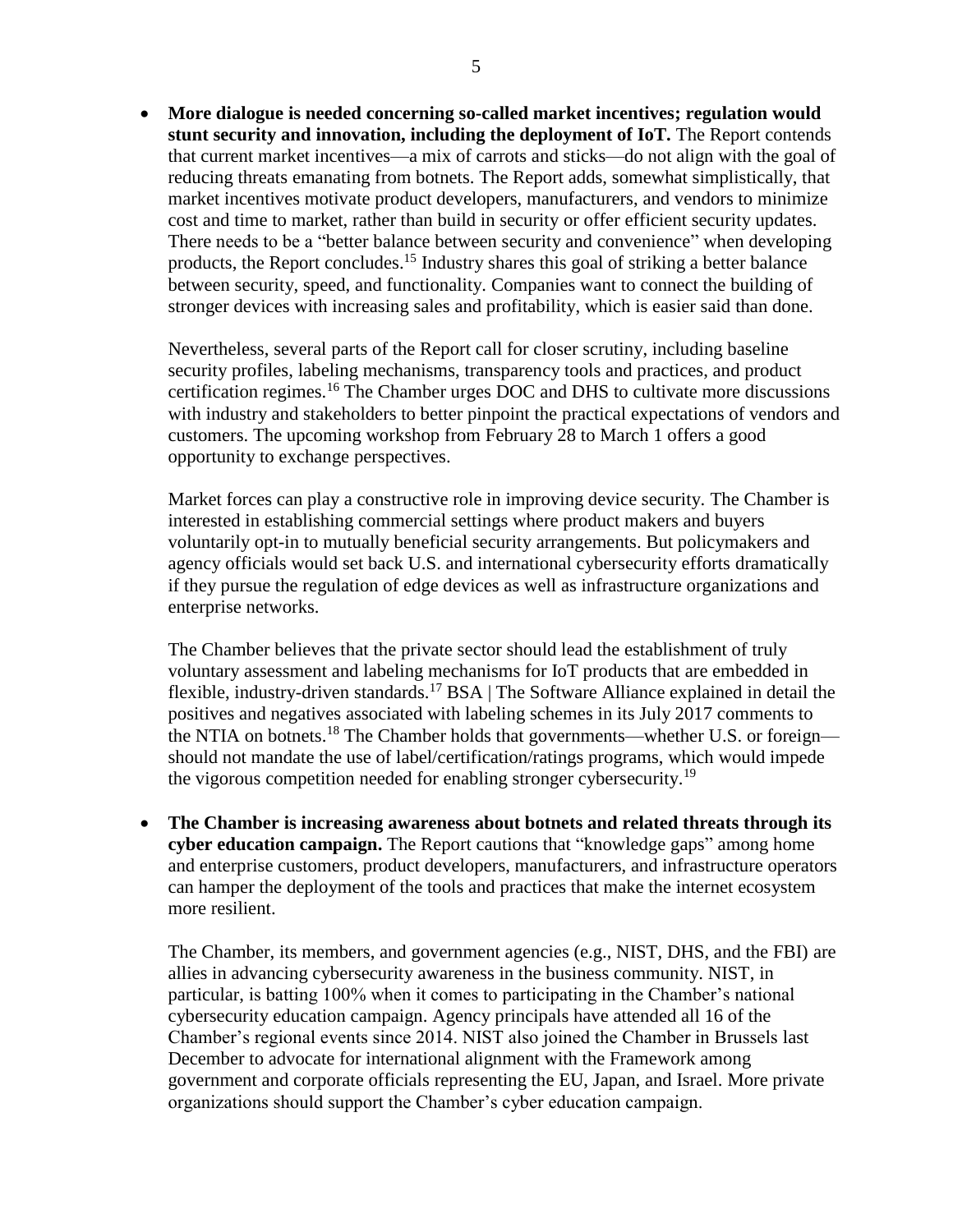The Chamber agrees with the Report's view that increased education can help SMBs identify IoT products that are designed with security in mind. Small firms would be better equipped to buy products that track closely with their unique security concerns and obligations. Ideally, business professionals would be aware of the various risks related to unsecure IoT devices and could select devices that are more secure.<sup>20</sup>

A key point is that sound private sector-led IoT risk management initiatives can create a virtuous cycle of security in which consumers seek out secure devices and services, and industry stakeholders prioritize security in the design, production, and improvement phases of their offerings. Different sets of flexible cybersecurity best practices would be relevant for different IoT audiences, from producers to network operators to users.

The Chamber appreciates the opportunity to offer its views to the NTIA on the path ahead on mitigating botnets. If you have any questions or need more information, please do not hesitate to contact me [\(abeauchesne@uschamber.com,](mailto:abeauchesne@uschamber.com) 202-463-3100) or my colleague Matthew J. Eggers [\(meggers@uschamber.com,](mailto:meggers@uschamber.com) 202-463-5619).

\*\*\*

Sincerely,

Sun Eganchesse

Ann M. Beauchesne Matthew J. Eggers

Matthew & Eggen

Senior Vice President Executive Director, Cybersecurity Policy

Endnotes

 $\overline{a}$ 

<sup>3</sup> *A Report to the President on Enhancing the Resilience of the Internet and Communications Ecosystem Against Botnets and Other Automated, Distributed Threats* (the Report). Draft dated January 5, 2018, pgs. 5–6, 34. [www.ntia.doc.gov/files/ntia/publications/eo\\_13800\\_botnet\\_report\\_for\\_public\\_comment.pdf](http://www.ntia.doc.gov/files/ntia/publications/eo_13800_botnet_report_for_public_comment.pdf)

<sup>4</sup> [www.lawfareblog.com/attribution-malicious-cyber-incidents-soup-nuts](http://www.lawfareblog.com/attribution-malicious-cyber-incidents-soup-nuts)

<sup>1</sup> Promoting Stakeholder Action Against Botnets and Other Automated Threats, *Federal Register*, January 11, 2018. [www.federalregister.gov/documents/2018/01/11/2018-00322/promoting-stakeholder-action-against-botnets-and](http://www.federalregister.gov/documents/2018/01/11/2018-00322/promoting-stakeholder-action-against-botnets-and-other-automated-threats)[other-automated-threats](http://www.federalregister.gov/documents/2018/01/11/2018-00322/promoting-stakeholder-action-against-botnets-and-other-automated-threats)

<sup>&</sup>lt;sup>2</sup> [www.uschamber.com/sites/default/files/final\\_uscc\\_feedback\\_s1691\\_federal\\_cyber\\_iot\\_bill\\_nov\\_13\\_2.pdf](http://www.uschamber.com/sites/default/files/final_uscc_feedback_s1691_federal_cyber_iot_bill_nov_13_2.pdf)

<sup>5</sup> [www.armed-services.senate.gov/imo/media/doc/DSB%20CD%20Report%202017-02-27-17\\_v18\\_Final-](http://www.armed-services.senate.gov/imo/media/doc/DSB%20CD%20Report%202017-02-27-17_v18_Final-Cleared%20Security%20Review.pdf)[Cleared%20Security%20Review.pdf](http://www.armed-services.senate.gov/imo/media/doc/DSB%20CD%20Report%202017-02-27-17_v18_Final-Cleared%20Security%20Review.pdf)

<sup>6</sup> [www.uschamber.com/sites/default/files/u.s.\\_chamber\\_letter\\_nist](http://www.uschamber.com/sites/default/files/u.s._chamber_letter_nist-wh_cyber_commission_rfi_sept._9_final_v2.1.pdf)wh cyber commission rfi\_sept. 9 final  $v2.1.$ pdf

<sup>7</sup> *National Security Telecommunications Advisory Committee Report to the President on Internet and Communications Resilience* (the NSTAC report), November 16, 2017.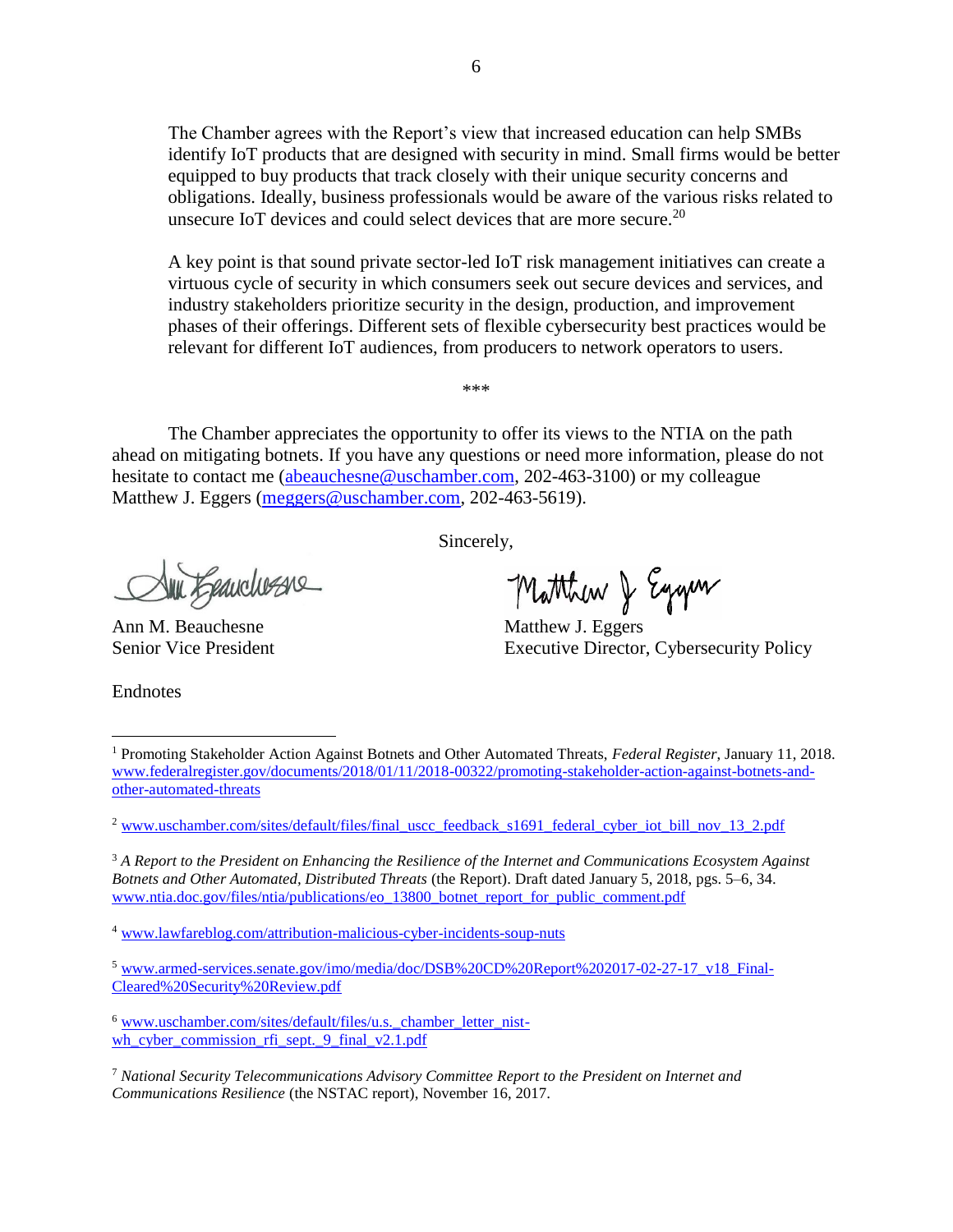[www.dhs.gov/sites/default/files/publications/NSTAC%20Report%20to%20the%20President%20on%20ICR%20FI](http://www.dhs.gov/sites/default/files/publications/NSTAC%20Report%20to%20the%20President%20on%20ICR%20FINAL%20%2810-12-17%29%20%281%29-%20508%20compliant_0.pdf) [NAL%20%2810-12-17%29%20%281%29-%20508%20compliant\\_0.pdf](http://www.dhs.gov/sites/default/files/publications/NSTAC%20Report%20to%20the%20President%20on%20ICR%20FINAL%20%2810-12-17%29%20%281%29-%20508%20compliant_0.pdf)

The Chamber generally agrees with the NSTAC report's recommendations to strengthen botnet takedown efforts:

- Department of Justice (DOJ) policies should support active U.S. government intervention. DOJ may need additional resources in order to increase these efforts, which are dependent on collaboration with both the private sector and international partners.
- The national security implications of botnets justify a focus by DOJ on prevention and disruption of botnet attacks, not just prosecution.
- The budget for cybercrime at the federal level should reflect the importance of prevention and should not necessarily be tied to prosecution and convictions (pg. 34).

Also, in the 114th Congress, the Chamber supported S. 2931, the Botnet Prevention Act of 2016. [www.uschamber.com/sites/default/files/documents/files/160519\\_s2931\\_botnetpreventionact\\_graham\\_whitehouse.p](http://www.uschamber.com/sites/default/files/documents/files/160519_s2931_botnetpreventionact_graham_whitehouse.pdf) [df](http://www.uschamber.com/sites/default/files/documents/files/160519_s2931_botnetpreventionact_graham_whitehouse.pdf)

<sup>8</sup> The NSTAC report, pgs. 31–32.

 $\overline{a}$ 

<sup>9</sup> The Chamber supports further consideration of the Cybersecurity Framework distributed denial of service (DDoS) profile that the Coalition for Cybersecurity Policy and Law put forward in its July 27, 2017, letter to the National Telecommunications and Information Administration (NTIA) on Promoting Stakeholder Action Against Botnets and Other Automated Threats.

[www.ntia.doc.gov/files/ntia/publications/coalition\\_for\\_cybersecurity\\_policy\\_law\\_comment\\_rfc\\_botnets.pdf](http://www.ntia.doc.gov/files/ntia/publications/coalition_for_cybersecurity_policy_law_comment_rfc_botnets.pdf)

 $10$  The Report, pgs.  $10-13$ .

<sup>11</sup> According to the NSTAC report, the Cybersecurity Information Sharing Act of 2015 (P.L. 114–113), or CISA, authorizes businesses to monitor information on an information system for cybersecurity purposes and provides liability protections for such activities and other defensive measures. Statutes like CISA allow industry to protect their networks and support government botnet takedown efforts. If more is expected from the private sector, additional protections should be considered. Enhanced cybersecurity will require mutually beneficial partnership between industry and government (pgs. 15, 34).

<sup>12</sup> Joint Information Technology Industry Council (ITI) and IT Alliance for Public Sector (ITAPS) letter to the NTIA on Promoting Stakeholder Action Against Botnets and Other Automated Threats (July 28, 2017), pg. 6. www.ntia.doc.gov/files/ntia/publications/iti\_response\_to\_ntia\_rfc\_re\_botnets\_automated\_threats\_final\_docket\_no. [170602536-7536-01.pdf](http://www.ntia.doc.gov/files/ntia/publications/iti_response_to_ntia_rfc_re_botnets_automated_threats_final_docket_no._170602536-7536-01.pdf)

 $13$  The Report, pgs. 16–17.

<sup>14</sup> NTIA's January 2017 *Green Paper: Fostering the Advancement of the Internet of Things* is a significant policy paper regarding the development of the IoT. Some parties argue that strict definitions or labels could inadvertently narrow the scope of the IoT's potential applications (pgs. 5, 13). [www.ntia.doc.gov/files/ntia/publications/iot\\_green\\_paper\\_01122017.pdf](http://www.ntia.doc.gov/files/ntia/publications/iot_green_paper_01122017.pdf)

<sup>15</sup> The Report, pg. 3.

<sup>16</sup> The Report, see, for example, pgs. 23–27 and 34–36.

<sup>17</sup> See, for example, the UL Cybersecurity Assurance Program. <https://services.ul.com/service/ul-cybersecurity-assurance-program-ul-cap/?ind=Cybersecurity>

<sup>18</sup> BSA letter to NTIA on Promoting Stakeholder Action Against Botnets and Other Automated Threats (July 28, 2017), pgs. 4–5.

[www.ntia.doc.gov/files/ntia/publications/bsa\\_botnets\\_comments\\_072817.pdf](http://www.ntia.doc.gov/files/ntia/publications/bsa_botnets_comments_072817.pdf)